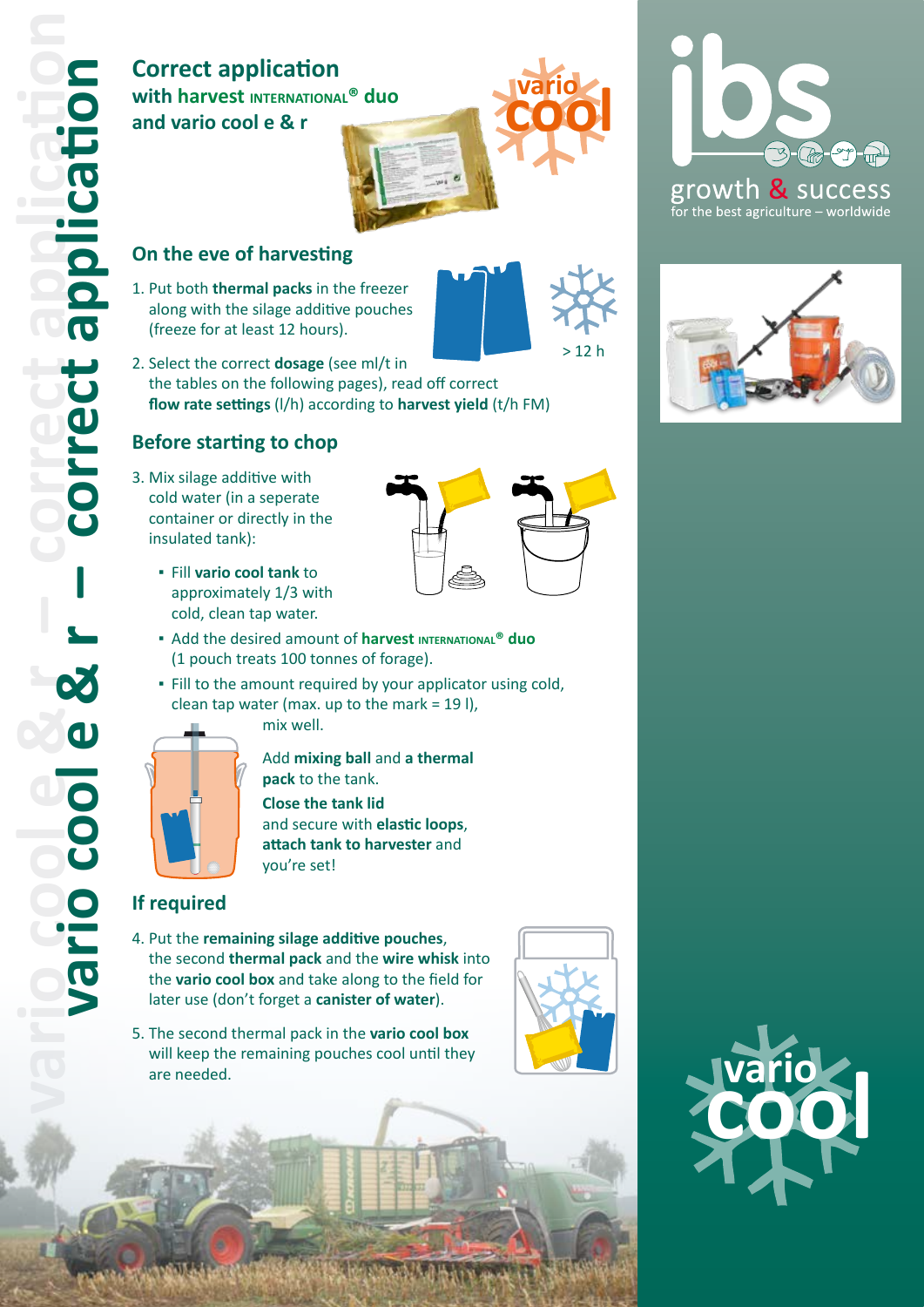**\*\*** theoretical time of application / harvesting excl. road travel, time for turning etc. - may deviate from farm to farm

#### $=$  use metal nozzle

 $=$  use blue nozzle

- 
- 

| 55 | 9.3 | 2:00 |  |
|----|-----|------|--|
| 50 | 9.6 | 2:00 |  |
|    |     |      |  |

### 80 ml/t  $\epsilon$



## **Application rates forage harvester (vario cool e)**

# **Application rates forage wagon (vario cool e)**

## **\* Practical tip**

The actual harvest yield must be checked during harvesting in order to adjust the application rate as well as possible.

**CITY** 

- 1. Take the time of application / harvesting needed for one wagon (only take the time in which the pick-up is down an<sup>d</sup> the applicator is running)
- 2. Weigh the wagon to measure harvest yield
- **Example:** application / harvesting time needed for one wagon: 8 minutes
	- harvest yield on the wagon: 12 tonnes
- **Calculation:** 12 tonnes : 8 minutes = 1.5 tonnes FM/minute



| harvest yield*<br>(t/min FM) | harvest yield<br>$(t/h$ FM $)$ | flow metre setting<br>(I/h) | (h:min)<br>estimated time of<br>application** | harvest yield*<br>(t/min FM) | harvest vield        |
|------------------------------|--------------------------------|-----------------------------|-----------------------------------------------|------------------------------|----------------------|
| 1.67                         | 100                            | 3.0                         | 6:20                                          | 1.33                         | $\epsilon$           |
| 1.83                         | 110                            | 3.3                         | 5:45                                          | 1.50                         | $\ddot{\phantom{a}}$ |
| 2.00                         | 120                            | 3.6                         | 5:15                                          | 1.67                         | $\mathbf{1}$         |
| 2.17                         | 130                            | 3.9                         | 4:50                                          | 1.83                         | $\overline{1}$       |
| 2.33                         | $\overline{140}$               | 4.2                         | 4:30                                          | 2.00                         | $\overline{1}$       |
| 2.50                         | 150                            | 4.5                         | 4:15                                          | 2.17                         | $\overline{1}$       |
|                              |                                |                             |                                               |                              |                      |

### **40 ml/t** forage

**50 ml/t** forage

| harvest yield*<br>(t/min FM) | harvest yield<br>$(t/h$ FM $)$ | flow metre setting<br>(I/h) | (h:min)<br>estimated time of<br>application** | harvest yield*<br>(t/min FM) | harvest yield<br>$(t/h$ FM $)$ | flow metre setting<br>(I/h) | (h:min)<br>estimated time of<br>application** |  |  |
|------------------------------|--------------------------------|-----------------------------|-----------------------------------------------|------------------------------|--------------------------------|-----------------------------|-----------------------------------------------|--|--|
| 1.33                         | 80                             | 3.2                         | 5:55                                          | 1.00                         | 60                             | 3.0                         | 6:20                                          |  |  |
| 1.50                         | 90                             | 3.6                         | 5:15                                          | 1.08                         | 65                             | 3.3                         | 5:50                                          |  |  |
| 1.67                         | 100                            | 4.0                         | 4:45                                          | 1.17                         | 70                             | 3.5                         | 5:25                                          |  |  |
| 1.83                         | 110                            | 4.4                         | 4:20                                          | 1.25                         | 75                             | 3.8                         | 5:05                                          |  |  |
| 2.00                         | 120                            | 4.8                         | 3:55                                          | 1.33                         | 80                             | 4.0                         | 4:45                                          |  |  |
| 2.17                         | 130                            | 5.2                         | 3:40                                          | 1.42                         | 85                             | 4.3                         | 4:30                                          |  |  |
| 2.33                         | 140                            | 5.6                         | 3:25                                          | 1.50                         | 90                             | 4.5                         | 4:15                                          |  |  |
|                              |                                |                             |                                               | 1.58                         | 95                             | 4.8                         | 4:00                                          |  |  |
|                              |                                |                             |                                               | 1.67                         | 100                            | 5.0                         | 3:50                                          |  |  |
|                              |                                |                             |                                               | 1.75                         | 105                            | 5.3                         | 3:35                                          |  |  |
|                              |                                |                             |                                               | 1.83                         | 110                            | 5.5                         | 3:25                                          |  |  |
|                              |                                |                             |                                               | 2.00                         | 120                            | 6.0                         | 3:10                                          |  |  |



#### **70 ml/t**  $\epsilon$

#### **60 ml/t** forage

#### **150 ml/t 180 ml/t** forage

| harvest yield*<br>(t/min FM) | yield<br>$(t/h$ FM $)$<br>harvest | setting<br>metre<br><b>flow</b><br>(1/h) | (h:min)<br>$\mathbf{d}$<br>time<br>application**<br>estimated | harvest yield*<br>(t/min FM) | yield<br>$(t/h$ FM $)$<br>harvest | setting<br>metre<br>flow<br>(1/h) | (h:min)<br>$\mathbf{b}$<br>time<br>application**<br>estimated | harvest yield*<br>FM)<br>(t/min) | harvest yield<br>$(t/h$ FM $)$ | setting<br>flow metre<br>(1/h) | (h:min)<br>$\mathbf{b}$<br>estimated time<br>application** |
|------------------------------|-----------------------------------|------------------------------------------|---------------------------------------------------------------|------------------------------|-----------------------------------|-----------------------------------|---------------------------------------------------------------|----------------------------------|--------------------------------|--------------------------------|------------------------------------------------------------|
| 0.33                         | 20                                | 3.0                                      | 6:20                                                          | 0.33                         | 20                                | 3.6                               | 5:15                                                          | 0.33                             | 20                             | 4.2                            | 4:30                                                       |
| 0.42                         | 25                                | 3.8                                      | 5:05                                                          | 0.42                         | 25                                | 4.5                               | 4:15                                                          | 0.42                             | 25                             | 5.3                            | 3:35                                                       |
| 0.50                         | 30                                | 4.5                                      | 4:15                                                          | 0.50                         | 30                                | 5.4                               | 3:30                                                          | 0.50                             | 30                             | 6.3                            | 3:00                                                       |
| 0.58                         | 35                                | 5.3                                      | 3:35                                                          | 0.58                         | 35                                | 6.3                               | 3:00                                                          | 0.58                             | 35                             | 7.4                            | 2:35                                                       |
| 0.67                         | 40                                | 6.0                                      | 3:10                                                          | 0.67                         | 40                                | 7.2                               | 2:40                                                          | 0.67                             | 40                             | 8.4                            | 2:15                                                       |
| 0.75                         | 45                                | 6.8                                      | 2:50                                                          | 0.75                         | 45                                | 8.1                               | 2:20                                                          | 0.75                             | 45                             | 9.5                            | 2:00                                                       |
| 0.83                         | 50                                | 7.5                                      | 2:30                                                          | 0.83                         | 50                                | 9.0                               | 2:05                                                          | 0.83                             | 50                             | 10.5                           | $1:50$                                                     |
| 1.00                         | 60                                | 9.0                                      | 2:05                                                          | 1.00                         | 60                                | 10.8                              | 1:45                                                          |                                  |                                |                                |                                                            |
| 1.17                         | 70                                | 10.5                                     | 1:50                                                          |                              |                                   |                                   |                                                               |                                  |                                |                                |                                                            |

| <b>OU IIII</b> / <b>L</b> forage |                              |                                |                             |                                               |                              | <b>70 IIII/ L</b> forage       |                             |                                            | <b>OU IIII</b> / <b>L</b> forage |                                |                             |                                            |
|----------------------------------|------------------------------|--------------------------------|-----------------------------|-----------------------------------------------|------------------------------|--------------------------------|-----------------------------|--------------------------------------------|----------------------------------|--------------------------------|-----------------------------|--------------------------------------------|
|                                  | harvest yield*<br>(t/min FM) | harvest yield<br>$(t/h$ FM $)$ | flow metre setting<br>(1/h) | (h:min)<br>estimated time of<br>application** | harvest yield*<br>(t/min FM) | harvest yield<br>$(t/h$ FM $)$ | flow metre setting<br>(I/h) | application** (h:min)<br>estimated time of | harvest yield*<br>(t/min FM)     | harvest yield<br>$(t/h$ FM $)$ | flow metre setting<br>(I/h) | application** (h:min)<br>estimated time of |
|                                  | 0.83                         | 50                             | 3.0                         | 6:20                                          | 0.83                         | 50                             | 3.5                         | 5:25                                       | 0.83                             | 50                             | 4.0                         | 4:45                                       |
|                                  | 0.92                         | 55                             | 3.3                         | 5:45                                          | 0.92                         | 55                             | 3.9                         | 4:55                                       | 0.92                             | 55                             | 4.4                         | 4:20                                       |
|                                  | 1.00                         | 60                             | 3.6                         | 5:15                                          | 1.00                         | 60                             | 4.2                         | 4:30                                       | 1.00                             | 60                             | 4.8                         | 3:55                                       |
|                                  | 1.08                         | 65                             | 3.9                         | 4:50                                          | 1.08                         | 65                             | 4.6                         | 4:10                                       | 1.08                             | 65                             | 5.2                         | 3:40                                       |
|                                  | 1.17                         | 70                             | 4.2                         | 4:30                                          | $1.17\,$                     | 70                             | 4.9                         | 3:50                                       | 1.17                             | 70                             | 5.6                         | 3:25                                       |
|                                  | 1.25                         | 75                             | 4.5                         | 4:15                                          | 1.25                         | 75                             | 5.3                         | 3:35                                       | 1.25                             | 75                             | 6.0                         | 3:10                                       |
|                                  | 1.33                         | 80                             | 4.8                         | 3:55                                          | 1.33                         | 80                             | 5.6                         | 3:25                                       | 1.33                             | 80                             | 6.4                         | 3:00                                       |
|                                  | 1.42                         | 85                             | 5.1                         | 3:45                                          | 1.42                         | 85                             | 6.0                         | 3:10                                       | 1.42                             | 85                             | 6.8                         | 2:45                                       |
|                                  | 1.50                         | 90                             | 5.4                         | 3:30                                          | 1.50                         | 90                             | 6.3                         | 3:00                                       | 1.50                             | 90                             | 7.2                         | 2:40                                       |
|                                  | 1.58                         | 95                             | 5.7                         | 3:20                                          | 1.58                         | 95                             | 6.7                         | 2:50                                       | 1.58                             | 95                             | 7.6                         | 2:30                                       |
|                                  | 1.67                         | 100                            | 6.0                         | 3:10                                          | 1.67                         | 100                            | 7.0                         | 2:40                                       | 1.67                             | 100                            | 8.0                         | 2:20                                       |
|                                  | 1.75                         | 105                            | 6.3                         | 3:00                                          | 1.75                         | 105                            | 7.4                         | 2:35                                       | 1.75                             | 105                            | 8.4                         | 2:15                                       |
|                                  | 1.83                         | 110                            | 6.6                         | 2:50                                          | 1.83                         | 110                            | 7.7                         | 2:30                                       | 1.83                             | 110                            | 8.8                         | 2:10                                       |
|                                  | 1.92                         | 115                            | 6.9                         | 2:45                                          | 1.92                         | 115                            | 8.1                         | 2:20                                       | 1.92                             | 115                            | 9.2                         | 2:05                                       |
|                                  | 2.00                         | 120                            | 7.2                         | 2:40                                          | 2.00                         | 120                            | 8.4                         | 2:15                                       | 2.00                             | 120                            | 9.6                         | 2:00                                       |
|                                  | 2.08                         | 125                            | 7.5                         | 2:30                                          | 2.08                         | 125                            | 8.8                         | 2:10                                       | 2.08                             | 125                            | 10.0                        | 1:55                                       |
|                                  | 2.17                         | 130                            | 7.8                         | 2:25                                          | 2.17                         | 130                            | 9.1                         | 2:05                                       | 2.17                             | 130                            | 10.4                        | 1:50                                       |
|                                  | 2.25                         | 135                            | 8.1                         | 2:20                                          | 2.25                         | 135                            | 9.5                         | 2:00                                       |                                  |                                |                             |                                            |
|                                  | 2.33                         | 140                            | 8.4                         | 2:15                                          | 2.33                         | 140                            | 9.8                         | 1:55                                       |                                  |                                |                             |                                            |
|                                  | 2.42                         | 145                            | 8.7                         | 2:10                                          | 2.42                         | 145                            | 10.2                        | 1:50                                       |                                  |                                |                             |                                            |
|                                  | 2.50                         | 150                            | 9.0                         | 2:05                                          | 2.50                         | 150                            | 10.5                        | $1:50$                                     |                                  |                                |                             |                                            |
|                                  | 2.58                         | 155                            | 9.3                         | 2:00                                          | 2.58                         | 155                            | 10.9                        | 1:45                                       |                                  |                                |                             |                                            |
|                                  | 2.67                         | 160                            | 9.6                         | 2:00                                          |                              |                                |                             |                                            |                                  |                                |                             |                                            |

## **210 ml/t** forage